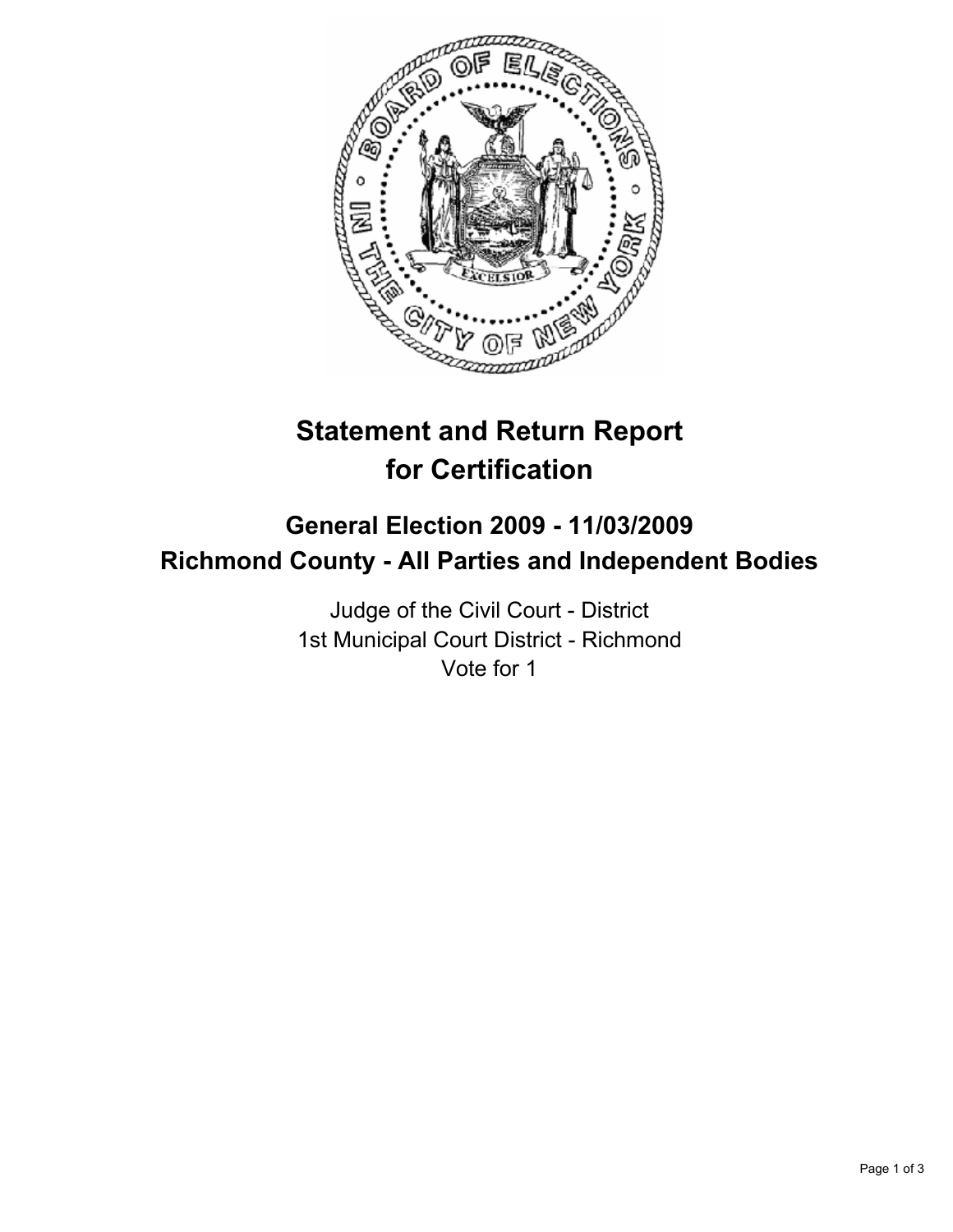

### **Assembly District 61**

| <b>PUBLIC COUNTER</b>               | 18,289 |
|-------------------------------------|--------|
| <b>EMERGENCY</b>                    | 108    |
| ABSENTEE/MILITARY                   | 515    |
| <b>AFFIDAVIT</b>                    | 120    |
| <b>Total Ballots</b>                | 19,032 |
| ORLANDO MARRAZZO JR. (DEMOCRATIC)   | 7,837  |
| ORLANDO MARRAZZO JR. (REPUBLICAN)   | 4,094  |
| ORLANDO MARRAZZO JR. (INDEPENDENCE) | 698    |
| ORLANDO MARRAZZO JR. (CONSERVATIVE) | 1,424  |
| JOHN FEVELO (WRITE-IN)              | 1      |
| MARIO F. MATTEI (WRITE-IN)          | 1      |
| MICHAEL SANTARELLA (WRITE-IN)       | 1      |
| THERESA URGO (WRITE-IN)             | 1      |
| TIMOTHY M. HOUSTON (WRITE-IN)       | 1      |
| <b>Total Votes</b>                  | 14,058 |
| Unrecorded                          | 4.974  |

#### **Assembly District 62**

| <b>PUBLIC COUNTER</b>               | 162 |
|-------------------------------------|-----|
| <b>EMERGENCY</b>                    | 11  |
| ABSENTEE/MILITARY                   | 3   |
| AFFIDAVIT                           |     |
| <b>Total Ballots</b>                | 177 |
| ORLANDO MARRAZZO JR. (DEMOCRATIC)   | 49  |
| ORLANDO MARRAZZO JR. (REPUBLICAN)   | 65  |
| ORLANDO MARRAZZO JR. (INDEPENDENCE) | 9   |
| ORLANDO MARRAZZO JR. (CONSERVATIVE) | 16  |
| <b>Total Votes</b>                  | 139 |
| Unrecorded                          | 38  |

#### **Assembly District 63**

| <b>PUBLIC COUNTER</b>               | 9.347 |
|-------------------------------------|-------|
| <b>EMERGENCY</b>                    | 8     |
| ABSENTEE/MILITARY                   | 269   |
| AFFIDAVIT                           | 76    |
| <b>Total Ballots</b>                | 9,700 |
| ORLANDO MARRAZZO JR. (DEMOCRATIC)   | 3,430 |
| ORLANDO MARRAZZO JR. (REPUBLICAN)   | 3,322 |
| ORLANDO MARRAZZO JR. (INDEPENDENCE) | 324   |
| ORLANDO MARRAZZO JR. (CONSERVATIVE) | 499   |
| CHARLES MONTGOMERY BURNS (WRITE-IN) |       |
| <b>Total Votes</b>                  | 7,576 |
| Unrecorded                          | 2.124 |